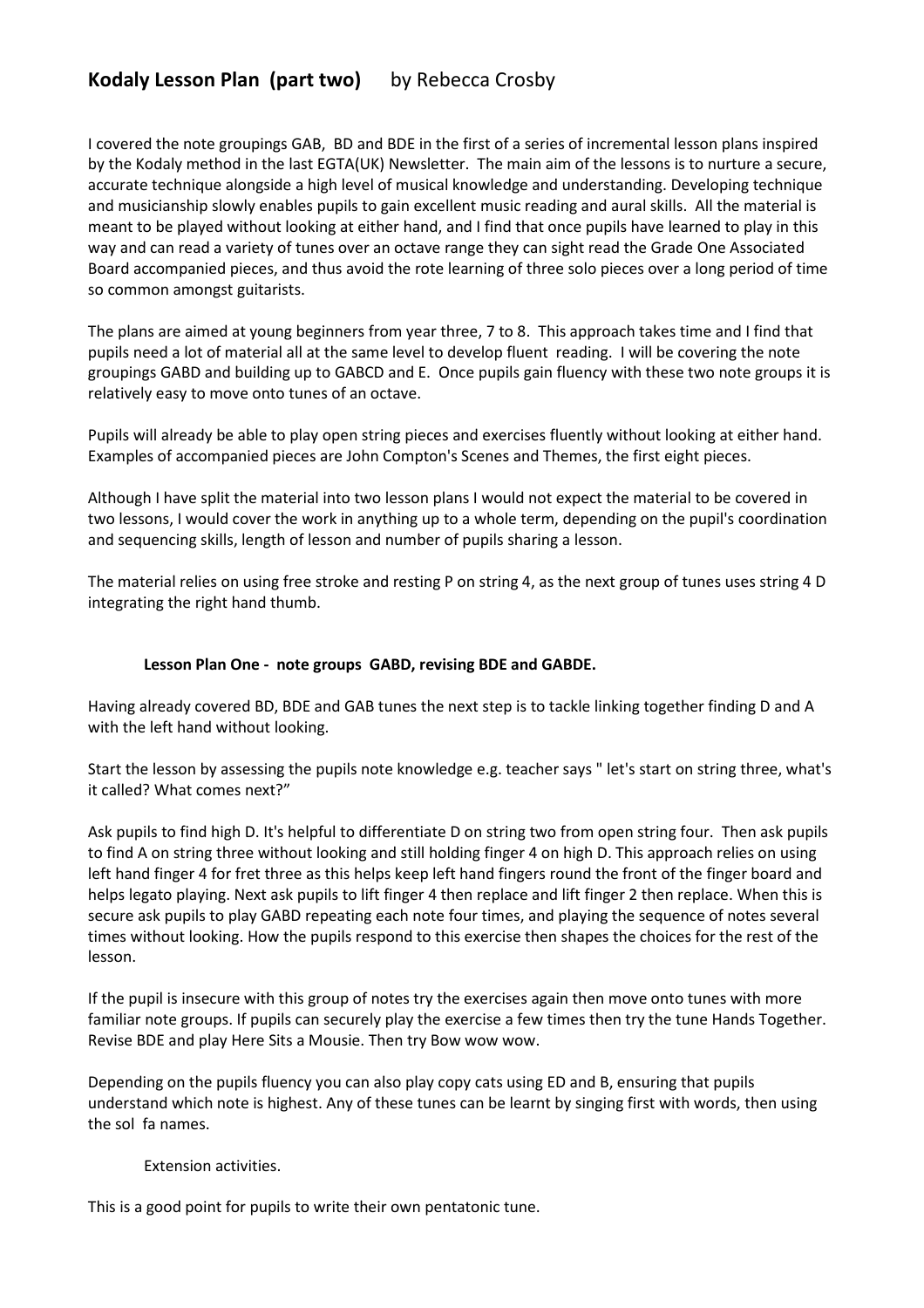## **Lesson Plan Two - Note group GABCD and E**.

Go through known notes assessing pupil's knowledge, pupils should know GABD and E. Ask which letter name you've missed out. Show pupils where C is and play C-D-C leaving finger 1 on C while D is played with finger 4. Also play BCDCB repeating each note four times.

Again depending on the pupils security with the new note grouping either revise pieces using GABDE or introduce mini scales.

Play GABAG, ABCBA, BCDCB, and CDEDC. This is a really good way of assessing pupil's sequencing skills. Dependent on the pupil's level of understanding and fluency you can then either revise tunes or try playing the full scale of GABCDE. Play each note five times.

This is a good time to introduce "say/play". This is an excellent way to learn scales. While the pupil plays the first group of four G's ask them what note is coming next. This takes a while to embed but is a very useful tool for learning grade one scales. Pupils are learning that scales are a sequence of notes getting higher then lower by step rather than a left hand finger pattern.

Once these notes are secure try the tunes Mother's Washing and Once a Man Fell in a Well.

Tunes for lesson plan one.

Here Sits a Mousie Hands Together Bow Wow Wow Fire in the Mountains Hush little Minnie

Tunes for lesson plan two.

Mother's Washing Once a Man Fell in a Well



Here sits a mousie